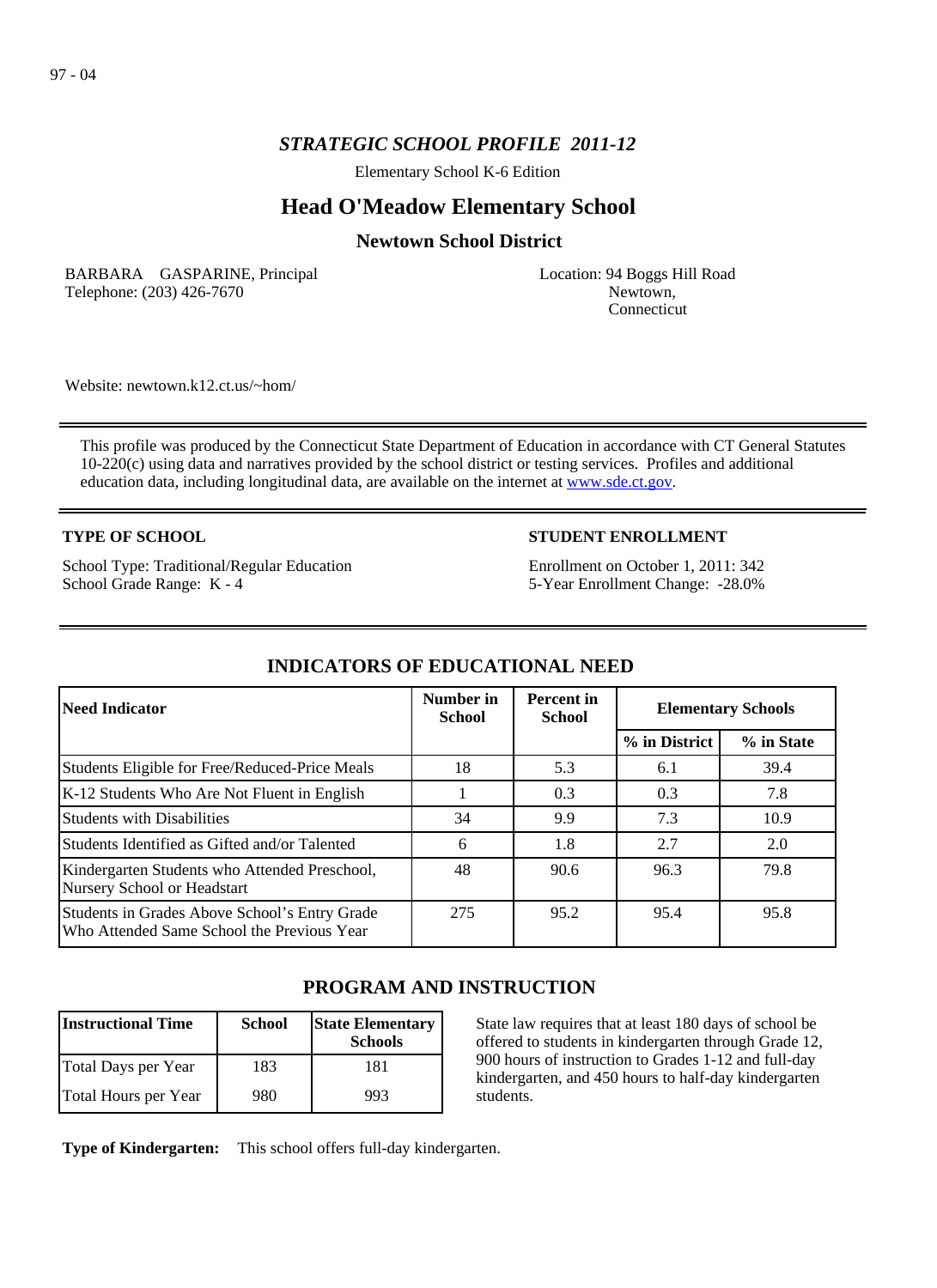| <b>Average Class Size</b> | <b>School</b> | <b>District</b> | <b>State</b> |
|---------------------------|---------------|-----------------|--------------|
| Kindergarten              | 17.7          | 16.0            | 18.5         |
| Grade 2                   | 18.0          | 18.4            | 19.7         |
| Grade 5                   | N/A           | N/A             | N/A          |

**Grade 2 School School State** 

Art 26 31 Computer Education 20 16 English Language Arts 518 518 488 Health  $17$  18 Library Media Skills 22 20 Mathematics 209 200 Music  $22$  32 Physical Education 50 50 39 Science 37 73 Social Studies 27 67 World Languages and the contract of the contract of the contract of the contract of the contract of the contract of the contract of the contract of the contract of the contract of the contract of the contract of the contra

#### **Required Hours of Instruction Per Year in Selected Subject Areas World Language**

Formal instruction (at least 1 hour per week) in a world language is not offered in this school.

#### **Lunch**

An average of 30 minutes is provided for lunch during full school days.

| <b>Special Programs</b>                                                                                                 | <b>School</b> | <b>Elementary Schools</b> |              |
|-------------------------------------------------------------------------------------------------------------------------|---------------|---------------------------|--------------|
|                                                                                                                         |               | <b>District</b>           | <b>State</b> |
| % of K-12 Students in Bilingual Education Program or<br>Receiving English as a Second Language Services                 | 0.3           | 0.3                       | 7.8          |
| % of Identified Gifted and/or Talented Students Who Received<br><b>Services</b>                                         | 100.0         | 98.6                      | 81.1         |
| % of Special Education Students Attending This School Who<br>Spent Over 79% of Their Time with Their Non-Disabled Peers | 88.2          | 85.9                      | 78.8         |

#### **LIBRARY AND COMPUTERS**

Free on-line access to periodicals, newspapers, and other resources is available to all Connecticut schools through the Connecticut Digital Library at www.iconn.org.

| <b>Instructional Computers and Library</b><br><b>Materials</b> | <b>School</b> | <b>Elementary Schools</b> |              |
|----------------------------------------------------------------|---------------|---------------------------|--------------|
|                                                                |               | <b>District</b>           | <b>State</b> |
| # of Students Per Computer                                     | 3.2           | 3.6                       | 2.8          |
| % of Computers with Internet Access                            | 100.0         | 100.0                     | 97.4         |
| % of Computers that are High or Moderate<br>Power              | 100.0         | 100.0                     | 94.2         |
| # of Print Volumes Per Student*                                | 45.8          | 37.5                      | 29.7         |
| # of Print Periodical Subscriptions                            | 13            | 21                        | 11           |

\*Because a certain number of volumes are needed for a library of adequate breadth and depth, a small school may need a higher number of volumes per student.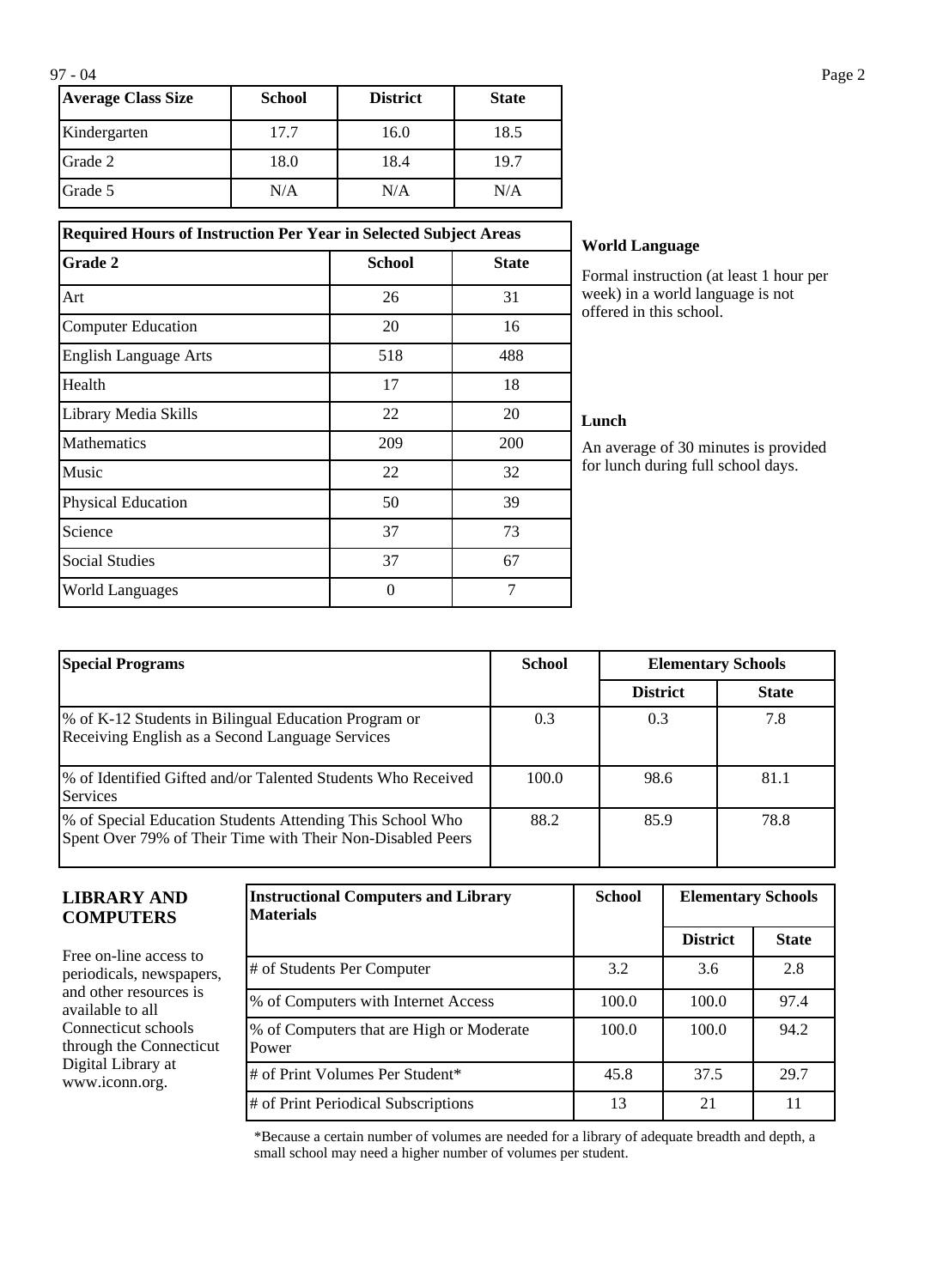### **SCHOOL STAFF**

| <b>Full-Time Equivalent Count of School Staff</b>                               | In the full-time                                             |       |                                                                     |
|---------------------------------------------------------------------------------|--------------------------------------------------------------|-------|---------------------------------------------------------------------|
| <b>General Education:</b>                                                       | <b>Teachers and Instructors</b>                              | 21.34 | equivalent count,<br>staff members                                  |
|                                                                                 | Paraprofessional Instructional Assistants                    | 4.96  | working part-time                                                   |
| Special Education:                                                              | <b>Teachers and Instructors</b>                              | 1.50  | in the school are                                                   |
| Paraprofessional Instructional Assistants                                       |                                                              | 3.30  | counted as a<br>fraction of                                         |
| Library/Media Specialists and/or Assistants                                     |                                                              | 1.30  | full-time. For<br>example, a teacher<br>who works<br>half-time in a |
| Administrators, Coordinators, and Department Chairs                             |                                                              | 1.00  |                                                                     |
| Instructional Specialists Who Support Teachers (e.g., subject area specialists) |                                                              | 3.00  |                                                                     |
| Counselors, Social Workers, and School Psychologists                            |                                                              | 1.00  | school contributes                                                  |
| <b>School Nurses</b>                                                            |                                                              | 1.10  | $0.50$ to the                                                       |
|                                                                                 | Other Staff Providing Non-Instructional Services and Support | 11.23 | school's staff<br>count.                                            |

| <b>Teachers and Instructors</b>                                                  | <b>School</b> | <b>Elementary Schools</b> |              |
|----------------------------------------------------------------------------------|---------------|---------------------------|--------------|
|                                                                                  |               | <b>District</b>           | <b>State</b> |
| Average Number of Years of Experience in Education                               | 16.7          | 14.0                      | 13.7         |
| % with Master's Degree or Above                                                  | 88.5          | 91.8                      | 81.6         |
| Attendance, 2010-11: Average # of Days Absent Due to Illness or<br>Personal Time | 15.5          | 8.4                       | 8.7          |
| 1% Assigned to Same School the Previous Year                                     | 88.5          | 89.4                      | 85.0         |

#### **HOME AND SCHOOL COMMUNICATION AND SUPPORT**

**Teacher E-Mail Addresses:** All teachers at this school have been issued e-mail addresses. **Online Homework Information:** A portion of the school website is devoted to homepages.

The following narrative about how this school promotes and supports parental involvement was submitted by this school.

Head O' Meadow fosters a strong partnership between home and school. Our PTA has been very involved in sponsoring events that not only help to bring our Head O' Meadow community together through regularly scheduled family events, but enhance our curriculum through Cultural Arts programs, a geography program for third and fourth graders, and High Touch-High Tech Science. Parents serve as volunteers in classrooms and the library, and our Junior Great Books and Mathematics Super Stars programs rely on parent volunteers to ensure student participation and success. Parents and staff work collaboratively to publish our monthly newsletter. Teachers also share their own newsletters and teacher web pages, which provide information on curriculum as well as tips for parents. Homework planners are used in grade four as an organizational tool for students and folders are used at all grade levels for home/school communication. Teachers and parents utilize both voice mail and email to supplement conferences, written interim reports, and more formal progress reports.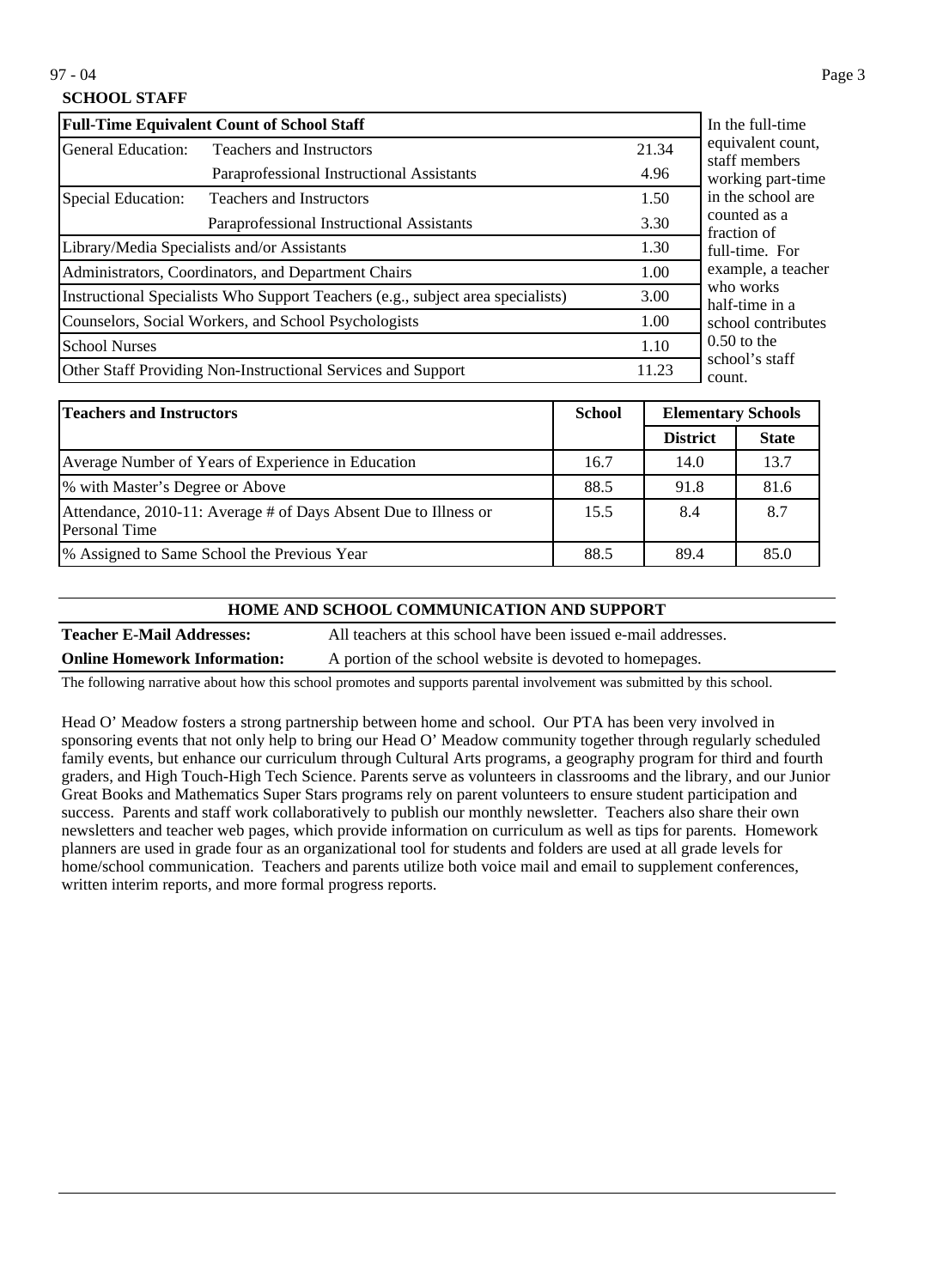| <b>Student Race/Ethnicity</b> |               |                |  |  |
|-------------------------------|---------------|----------------|--|--|
| <b>Race/Ethnicity</b>         | <b>Number</b> | <b>Percent</b> |  |  |
| American Indian               |               | 0.0            |  |  |
| Asian American                | 8             | 2.3            |  |  |
| <b>Black</b>                  |               | 0.0            |  |  |
| Hispanic                      | 14            | 4.1            |  |  |
| Pacific Islander              | 0             | 0.0            |  |  |
| White                         | 319           | 93.3           |  |  |
| Two or more races             |               | 0.3            |  |  |
| <b>Total Minority</b>         | 23            | 6.7            |  |  |

## **SCHOOL DIVERSITY**

### 3.0% **Percent of Minority Professional Staff:**

#### **Non-English Home Language :**

1.8% of this school's students (excluding prekindergarten students) come from homes where English is not the primary language.The number of non-English home languages is 3.

### **EFFORTS TO REDUCE RACIAL, ETHNIC AND ECONOMIC ISOLATION**

Below is the description submitted by this school of how it provides educational opportunities for its students to interact with students and teachers from diverse racial, ethnic, and economic backgrounds.

The Head O' Meadow student population continues to be relatively homogeneous, and as such, we do not enjoy the rich benefits of a diverse community where students learn from a wide range of ethnic and racial backgrounds. Students explore diverse cultures through K-4 units related to Black History Month, and throughout the year our second grades study world holidays. The Head O' Meadow PTA sponsors cultural arts assemblies that are geared toward an appreciation of differences through music, stories, and various performances. Our School Community Team, made up of students and teachers, involve themselves in various community service projects such as collections and various projects to support needs within the Newtown community. French and Spanish classes offered before and after school were geared toward the development of language skills and to enhance cultural understanding.

## **STUDENT PERFORMANCE AND BEHAVIOR**

| <b>Physical Fitness:</b> %<br><b>Reaching Health Standard</b><br>lon All Four Tests* | <b>School</b> | <b>District</b> | <b>State</b> | % of Schools in State with<br><b>Equal or Lower Percent</b><br><b>Reaching Standard</b> |
|--------------------------------------------------------------------------------------|---------------|-----------------|--------------|-----------------------------------------------------------------------------------------|
| lGrade 4                                                                             | 73.3          | 78.6            | 50.9         | 88.9                                                                                    |
| lGrade 6                                                                             | N/A           | N/A             | N/A          | N/A                                                                                     |

\*Includes tests for flexibility, abdominal strength and endurance, upper-body strength and aerobic endurance.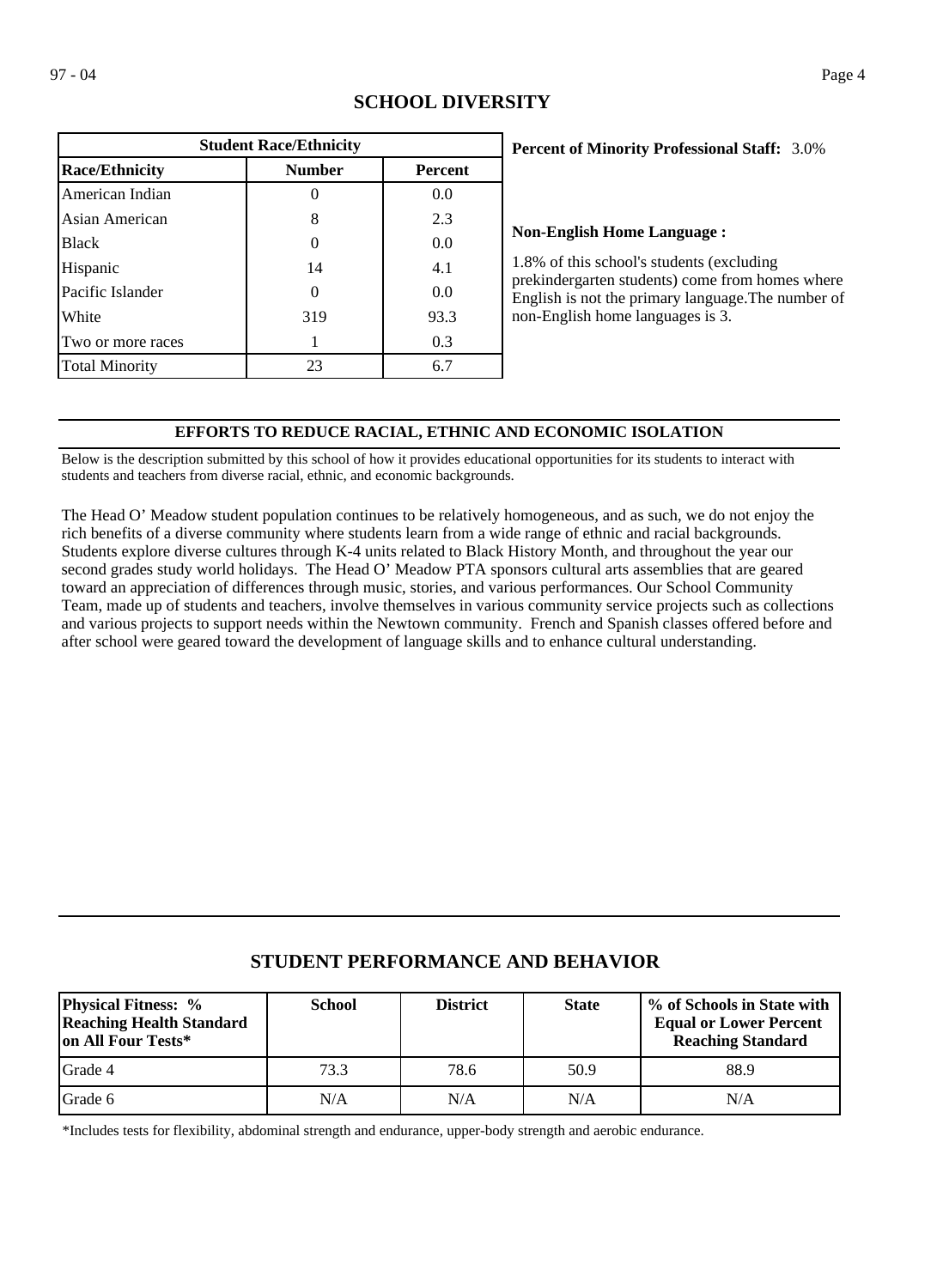| <b>Grade and CMT Subject</b><br>Area | <b>School</b> | <b>District</b> | <b>State</b> | % of Schools in State<br>with Equal or Lower<br><b>Percent Meeting Goal</b> |
|--------------------------------------|---------------|-----------------|--------------|-----------------------------------------------------------------------------|
| Grade 3 Reading                      | 78.2          | 80.8            | 59.2         | 84.0                                                                        |
| Writing                              | 83.0          | 84.1            | 62.7         | 87.9                                                                        |
| <b>Mathematics</b>                   | 89.7          | 89.7            | 66.5         | 91.1                                                                        |
| Grade 4<br>Reading                   | 88.5          | 84.5            | 64.1         | 94.8                                                                        |
| Writing                              | 88.6          | 87.5            | 65.3         | 93.6                                                                        |
| <b>Mathematics</b>                   | 90.9          | 90.4            | 68.0         | 89.1                                                                        |
| Grade 5<br>Reading                   | N/A           | N/A             | N/A          | N/A                                                                         |
| Writing                              | N/A           | N/A             | N/A          | N/A                                                                         |
| <b>Mathematics</b>                   | N/A           | N/A             | N/A          | N/A                                                                         |
| Science                              | N/A           | N/A             | N/A          | N/A                                                                         |
| Grade 6<br>Reading                   | N/A           | N/A             | N/A          | N/A                                                                         |
| Writing                              | N/A           | N/A             | N/A          | N/A                                                                         |
| <b>Mathematics</b>                   | N/A           | N/A             | N/A          | N/A                                                                         |

**Connecticut Mastery Test, Fourth Generation, % Meeting State Goal.** The Goal level is more demanding than the Proficient level, but not as high as the Advanced level, reported in the No Child Left Behind Report Cards.

> These results reflect he performance of tudents with coreable tests who were enrolled in the district at the time of esting, regardless of he length of time hey were enrolled in he district. Results or fewer than 20 tudents are not presented.

For more detailed CMT results, go to **[www.ctreports](http://www.ctreports/)**.

To see the NCLB Report Card for this school, go to [www.sde.ct.gov](http://www.sde.ct.gov/) and click on "No Child Left Behind."

| <b>Student Attendance</b> | School | <b>District Elementary Sch.</b> | <b>State Elementary Sch.</b> |
|---------------------------|--------|---------------------------------|------------------------------|
| 1\% Present on October 1  | 96.5   | 95.4                            | 95.9                         |

### **Disciplinary Offenses**

Disciplinary offenses committed by students include all serious offenses, offenses involving drugs, alcohol, or tobacco, and all incidents resulting in suspension or expulsion.

#### **Truancy**

During the 2010-11 school year, No students qualified as truant under state statute. As these counts rely on school-level policies regarding unexcused adsences, they are not comparable between schools.

| <b>Number of Incidents by Disciplinary Offense Category, 2010-11</b> |                             |                       |  |  |
|----------------------------------------------------------------------|-----------------------------|-----------------------|--|--|
| <b>Offense Category*</b>                                             | <b>Location of Incident</b> |                       |  |  |
|                                                                      | School                      | <b>Other Location</b> |  |  |
| <b>Violent Crimes Against Persons</b>                                | N/A                         | N/A                   |  |  |
| <b>Sexually Related Behavior</b>                                     | N/A                         | N/A                   |  |  |
| Personally Threatening Behavior                                      | N/A                         | N/A                   |  |  |
| Theft                                                                | N/A                         | N/A                   |  |  |
| Physical/Verbal Confrontation                                        | N/A                         | N/A                   |  |  |
| Fighting/Battery                                                     | N/A                         | N/A                   |  |  |
| <b>Property Damage</b>                                               | N/A                         | N/A                   |  |  |
| Weapons                                                              | N/A                         | N/A                   |  |  |
| Drugs/Alcohol/Tobacco                                                | N/A                         | N/A                   |  |  |
| <b>School Policy Violations</b>                                      | N/A                         | N/A                   |  |  |
| Total                                                                | 0                           | 0                     |  |  |

\* Counts by category may be suppressed to protect student privacy.